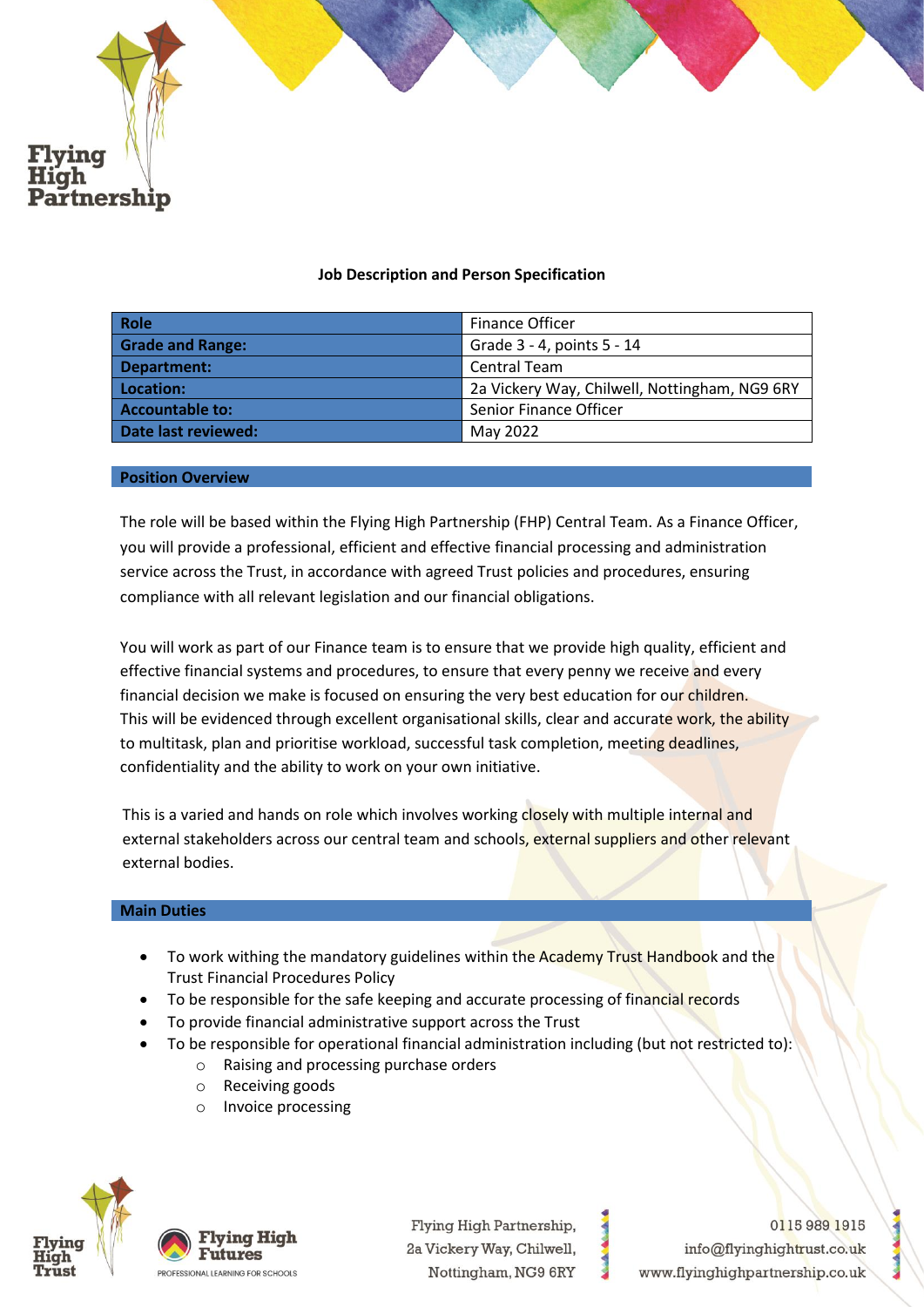

- o Generating BACS payments for checking and authorisation
- o Administration and processing of charge card(s)
- o Staff expense claims
- o Sales Invoices
- o Receipt and banking of income
- Preparation of monthly payroll and other journals
- Efficient, pro-active and timely resolution of finance queries for schools and central team
- Provide support and training on the Trust accounting software
- Maintenance and monitoring of the trust wide purchase ledger
- Play an active role in securing best value purchase for all supplies and services to ensure the effective use of resources
- To set up and monitor annual orders/service contracts
- Data entry for monthly GAG transfers
- Collation of monthly reports from schools in line with Trust policies
- Supporting the preparation of monthly VAT claims
- Preparation for and assistance with internal and external audit

# **General Duties**

- Be a positive influence on the climate and culture of the Flying High Partnership and be a positive example at all times.
- Be aware of and comply with policies and procedures relating to child protection, health, safety and security, confidentiality and data protection, copyright etc. reporting all concerns to your line manager.
- Be aware of and support difference and ensure equal opportunities for all.
- Contribute to the overall aims of the Flying High Partnership by engaging as an active member of the Central Team.
- Attend and participate in relevant meetings as required.
- Participate in training and other learning activities and performance development as required.
- Recognise own strengths and areas of expertise and use these to advise and support others.
- Be a flexible and supportive member of the team.
- To perform any other task under the reasonable direction of your Line Manager which could include assisting in other areas of the Central Team and schools.





Flying High Partnership, 2a Vickery Way, Chilwell, Nottingham, NG9 6RY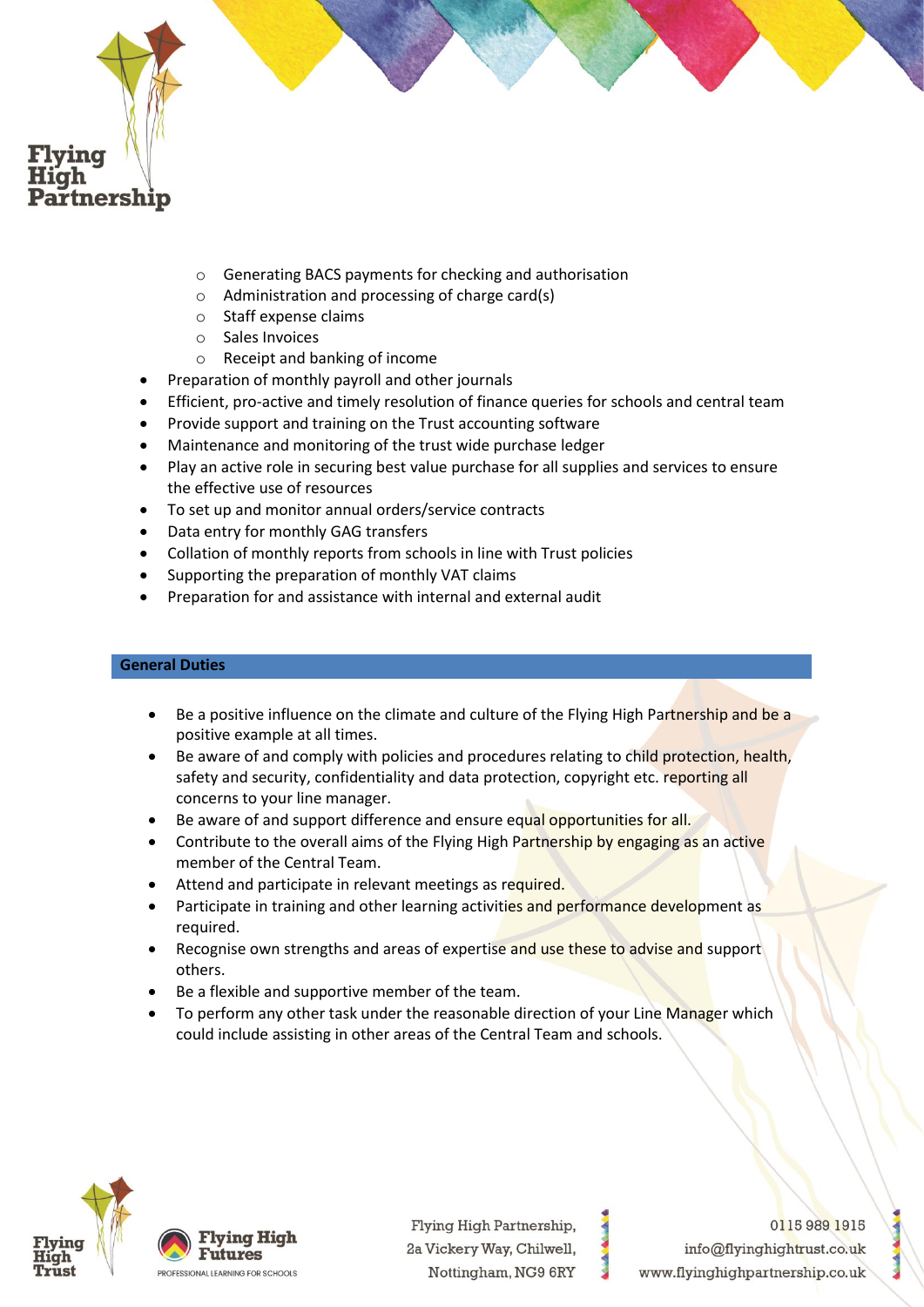

## **Skills and Experience Required:**

The following requirements will be assessed through either the Application Form (AF), during the Interview (I) or as part of an Assessment (AST).

|                                                                                                                                | <b>Essential</b> | <b>Desirable</b> |  |
|--------------------------------------------------------------------------------------------------------------------------------|------------------|------------------|--|
| <b>Qualifications</b>                                                                                                          |                  |                  |  |
| A good standard of secondary education to GCSE level of equivalent,                                                            | AF               |                  |  |
| minimum grade 5-9 or equivalent in Maths and English<br>A good standard of literacy and numeracy                               | AF/AST           |                  |  |
| Foundation certificate in accounting (level 2)                                                                                 |                  | AF               |  |
| <b>Experience</b>                                                                                                              |                  |                  |  |
| Working in or have worked in education                                                                                         |                  | AF               |  |
| Working as part of a team                                                                                                      | AF/I             |                  |  |
| Experience of prioritising workload, time management and conflicting<br>priorities                                             |                  |                  |  |
| Experience of handling sensitive information with a high level of<br>professionalism and the highest levels of confidentiality | L                |                  |  |
| Experience of working in a financial processing role                                                                           | AF               |                  |  |
| Experience of working in a school or academy Trust                                                                             |                  | AF               |  |
| Ability to suggest improvements to systems or processes                                                                        |                  |                  |  |
| <b>Behaviours</b>                                                                                                              |                  |                  |  |
| <b>Excellent communicator</b>                                                                                                  |                  |                  |  |
| Professional and approachable                                                                                                  |                  |                  |  |
| Ability to problem-solve as part of a team or working alone                                                                    |                  |                  |  |
| Confident at following through on tasks and resolving enquiries                                                                | ı                |                  |  |
| Proactive                                                                                                                      |                  |                  |  |
| Positive attitude                                                                                                              | ı                |                  |  |
| Demonstrates resilience                                                                                                        |                  |                  |  |
| Can work collaboratively with others and develop good working<br>relationships                                                 |                  |                  |  |
| <b>Skills</b>                                                                                                                  |                  |                  |  |
| <b>Excellent verbal communication skills</b>                                                                                   | Ŧ                |                  |  |
| <b>Excellent written communication skills</b>                                                                                  | AF/AST           |                  |  |
| Excellent planning and organisation skills                                                                                     | I/AST            |                  |  |
| Ability to prioritise and multi task whilst managing stakeholder<br>expectations                                               | ı                |                  |  |
| High degree of attention to detail                                                                                             | <b>AST</b>       |                  |  |





Flying High Partnership, 2a Vickery Way, Chilwell, Nottingham, NG9 6RY

**Mainle**